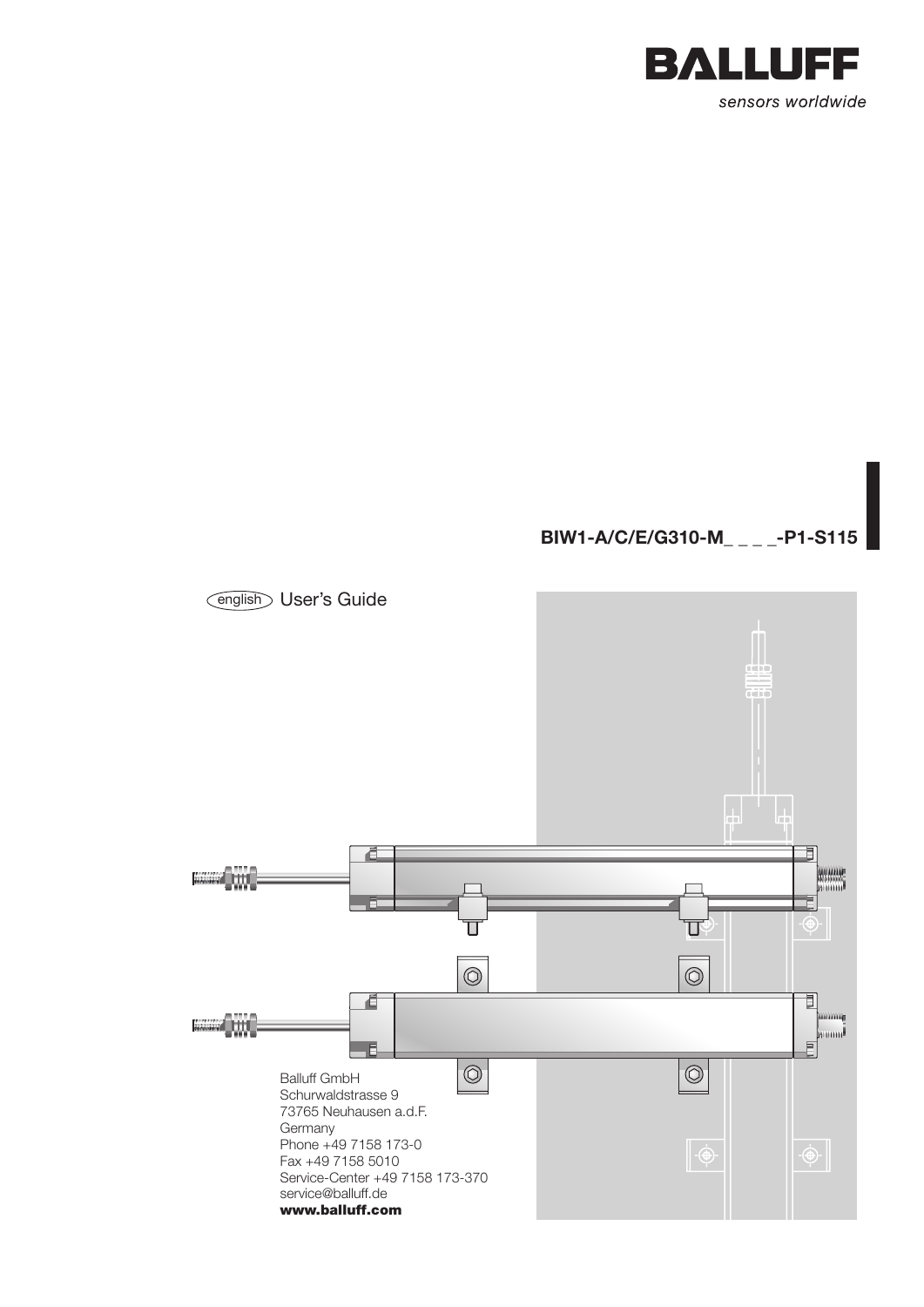### **Contents**

| 1              | Safety Advisory  2         |  |
|----------------|----------------------------|--|
| 1.1            | Proper application  2      |  |
| 1.2            | Qualified personnel  2     |  |
| 1.3            | Use and inspection  2      |  |
| 1.4            |                            |  |
| $\overline{2}$ | <b>Function and</b>        |  |
|                | Characteristics 2          |  |
| 2.1            | Characteristics  2         |  |
| 2.2            |                            |  |
| 3              | <b>Installation  3</b>     |  |
| 3.1            | Transducer installation  3 |  |
| 4              |                            |  |
| 5              |                            |  |
| 5.1            | Check connections  6       |  |
| 5.2            | Turning on the system  6   |  |
| 5.3            | Check output values  6     |  |
| 5.4            | Check functionality  6     |  |
| 5.5            | Fault conditions  6        |  |
| 6              | Versions (indicated on     |  |
|                | part label)  6             |  |
| 6.1            | Included in shipment 6     |  |
| 6.2            | Available lengths  6       |  |
| 6.3            | Accessories  6             |  |
| 7              | <b>Technical Data  7</b>   |  |
| 7.1            | Supply voltage  7          |  |
| 7.2            |                            |  |
| 7.3            | Dimensions, weights,       |  |
|                | ambient conditions  7      |  |

# **1 Safety Advisory**

Read this manual before installing and operating the BIW Transducer.

## **1.1 Proper application**

The BIW transducer is intended to be installed in a machine or system. Together with a controller (PLC) or a processor it comprises a position measuring system and may only be used for this purpose.

Unauthorized modifications and non-permitted usage will result in the loss of warranty and liability claims.

# **1.2 Qualified personnel**

This guide is intended for specialized personnel who will perform the installation and setup of the system.

# **1.3 Use and inspection**

The relevant safety regulations must be followed when using the transducer system. In particular, steps must be taken to ensure that should the transducer system become defective no hazards to persons or

property can result. This includes the installation of additional safety limit switches, emergency shutoff switches and maintaining the permissible ambient conditions.

## **1.4 Scope**

This guide applies to the model BIW1-A/C/E/G transducer.

An overview of the various models can be found in section 6 Versions (indicated on product label) on page 6.

*Note: For special versions, which are indicated by an -SA\_ \_ \_ designation in the part number, other technical data may apply (affecting calibration, wiring, dimensions etc.).*

## **2 Function and Characteristics**

# **2.1 Characteristics**

BIW transducers feature:

- High resolution and repeatability
- Immunity to shock, vibration and RF fields
- Absolute output signal rising or falling (selectable)
- Guided sensor element
- 32 kHz sampling rate
- Potential-free

# **2.2 Function**

The BIW transducer contains a sender/receiver sensor element and an oscillator circuit, sealed in an aluminum extruded housing. The oscillator is attached to a rod which in turn is attached to the moving member of the machine whose position is to be determined.

The oscillator circuit is excited via the sender/sensor element at a sampling rate of 32 kHz, couples a signal into the receiver sensor element at the momentary position. The position value is immediately available on the output and is an absolute signal.

2 **BALLUFF**  $\widehat{C}$  english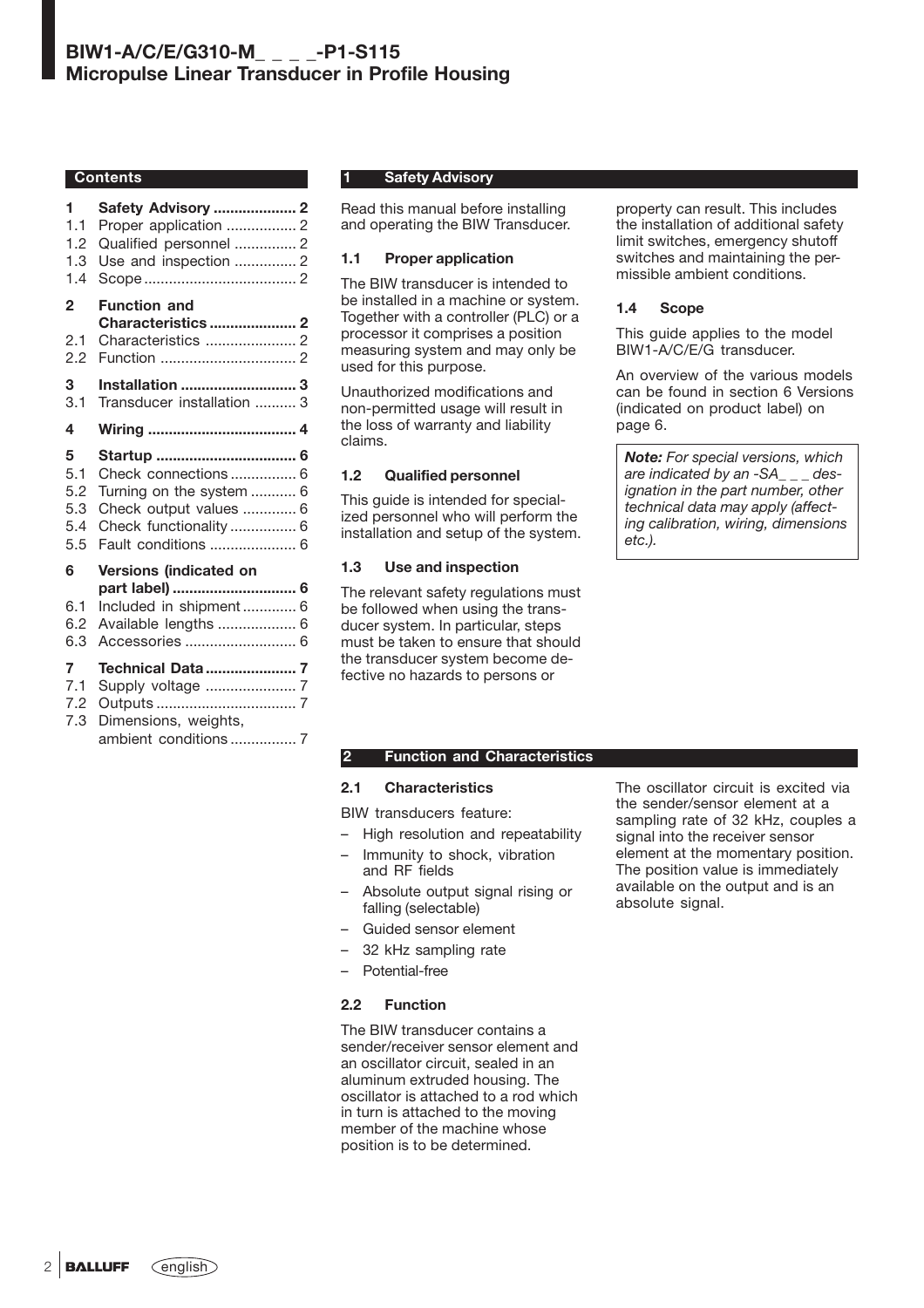## **3 Installation**

### **3.1 Transducer installation**

Any orientation is permitted. Mount the transducer on a level surface of the machine using the mounting brackets. Observe the recommended spacing of the mounting brackets.

- 1. Align transducer with sliding rod.
- 2. Tighten mounting screws to a maximum of 2 Nm.

*Ensure that no strong electrical fields are present in the immediate vicinity of the transducer.*





screws, DIN 912, max. tightening torque 2 Nm

# Fig. 3-1: Dimensional drawing (BIW1...P1-S115 transducer)

| Housing length                                                                                                       | $A =$ Nominal length + 100 mm                                                                |  |
|----------------------------------------------------------------------------------------------------------------------|----------------------------------------------------------------------------------------------|--|
| Mechanical zero point                                                                                                | $B0 = 0 + 2$ mm                                                                              |  |
| Electrical zero point                                                                                                | $B0 + 5$ mm                                                                                  |  |
| Electrical stroke = mechanical stroke                                                                                | $B =$ Nominal length $+$ 10 mm                                                               |  |
| Clamp spacing<br>Nominal length $\leq$ 300 mm<br>Nominal length 300 mm to $\leq 600$ mm<br>Nominal length $> 600$ mm | $C =$ Nominal length - 20 mm<br>$C =$ Nominal length - 15 mm<br>$C =$ Nominal length - 10 mm |  |

Table 3-1: Dimensions

**BIW1-...-M0100-P1-S115**

| Nominal length 100 | $A = 200$<br>$B = 110$<br>$C = 80$ |
|--------------------|------------------------------------|
|                    |                                    |

## **BIW1-...-M0360-P1-S115**

| Nominal length 360 | $A = 460$ |
|--------------------|-----------|
|                    | $B = 370$ |
|                    | $C = 345$ |

## **BIW1-...-M0750-P1-S115**

| Nominal length 750 | $A = 850$ |
|--------------------|-----------|
|                    | $B = 760$ |
|                    | $C = 740$ |

*Available nominal lengths* ➥ *section 6.2*

Table 3-2: Examples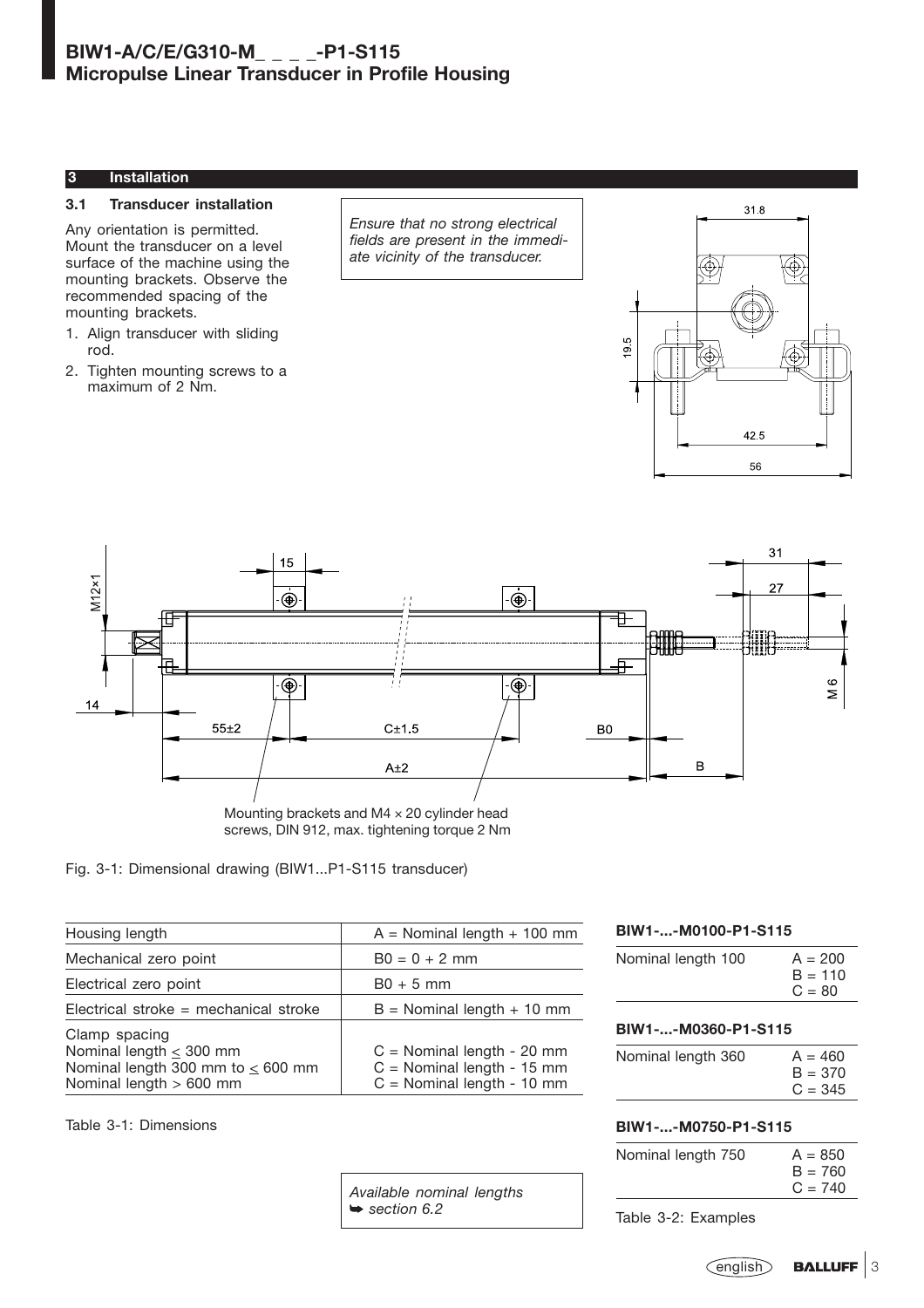| $\overline{\mathbf{4}}$ | <b>Wiring</b>               |                  |                |                |                  |
|-------------------------|-----------------------------|------------------|----------------|----------------|------------------|
| Pin                     | <b>BIW1-A310</b>            | <b>BIW1-C310</b> | BIW1-E310      | BIW1-G310      | <b>Cable BKS</b> |
|                         | Output signal:              |                  |                |                |                  |
| $\overline{c}$          | 0 <sub>V</sub>              | 0 <sub>V</sub>   | 0 <sub>V</sub> | 0 <sub>V</sub> | GY gray          |
| 5                       | $010$ V                     | $020$ mA         | 420 mA         | $-10+10$ V     | GN green         |
|                         | Supply voltage:             |                  |                |                |                  |
| 6                       |                             |                  | <b>GND</b>     |                | <b>BU</b> blue   |
| 7                       | $+24$ V DC                  |                  |                | BN brown       |                  |
|                         | Output slope:               |                  |                |                |                  |
| 1                       | YE yellow<br>Output slope - |                  |                |                |                  |
| 4                       |                             |                  | Output slope + |                | RD red           |
| ▲                       |                             |                  |                |                |                  |



*Reserved leads must remain unconnected.*

| 3 | Reserved | PK pink  |
|---|----------|----------|
| 8 | Reserved | WH white |

Table 4-1: Wiring assignment

# *Note the following when making electrical connections:*



*System and control cabinet must be at the same ground potential.*

*To ensure the electromagnetic compatibility (EMC) which Balluff warrants with the CE Mark, the following instructions must be strictly followed.*

*BIW transducer and the processor/control must be connected using shielded cable.*

*Shielding: Copper filament braided, 85% coverage.*

*The shield must be tied to the connector housing in the BKS connector (*➥ *Fig. 4-3); see instructions accompanying the connector.*

*The cable shield must be grounded on the control side, i.e., connected to the protection ground.*

*Pin assignments can be found in* ➥ *Table 4-1. Connections on the controller side may vary according to the controller and configuration used.*



Fig. 4-1: BIW1-A310-M...S115 with controller and BKS-S115-PU05, Connection example

# **Output slope**

To have the output voltage rise starting at the zero point, jumper Pin 4 and Pin 1.

To have the output voltage fall starting at the zero point, leave Pin 4 unconnected.

Once the slope has been selected and applied and the slope selection connections removed, reselecting programs the BIW again with the other slope. This means the slope select connection must remain in place so that it stays the same even after the unit is powered off multiple times.

*Note: The slope selection is not applied until the unit is reset or powered off/on.*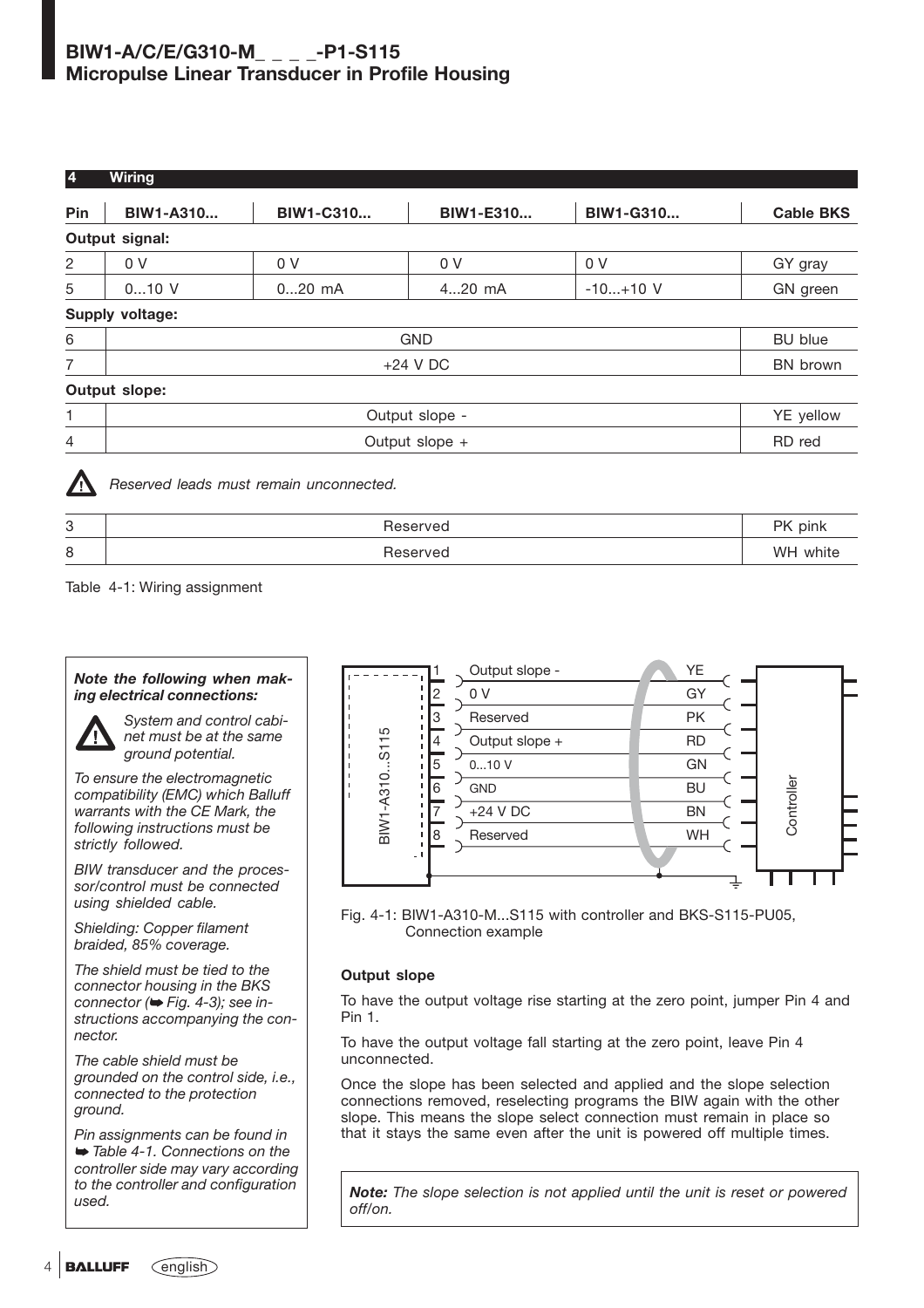# **4 Wiring (cont.)**

When routing the cable between the transducer, controller and power supply, avoid proximity to high voltage lines to prevent noise coupling. Especially critical is inductive noise caused by AC harmonics (e.g. from phase-control devices), against which the cable shield provides only limited protection.

Cable length max. A/G 25 m C/E 100 m

Ø 6 to 8 mm. Longer lengths may be used if construction, shielding and routing are such that external noise fields will have no effect on signal integrity.

Pin numbering for connector



BIW

Fig. 4-2: Pin arrangement BKS on



straight **BKS-S115** ~55 Ø 20 M12×1

Fig. 4-3: Connector (optional)



Fig. 4-4: Outgoing cable  $BKS-S116-PU$ - $=$ 



Ø 6 - Ø 8

Cable Entry (PG 9 fitting)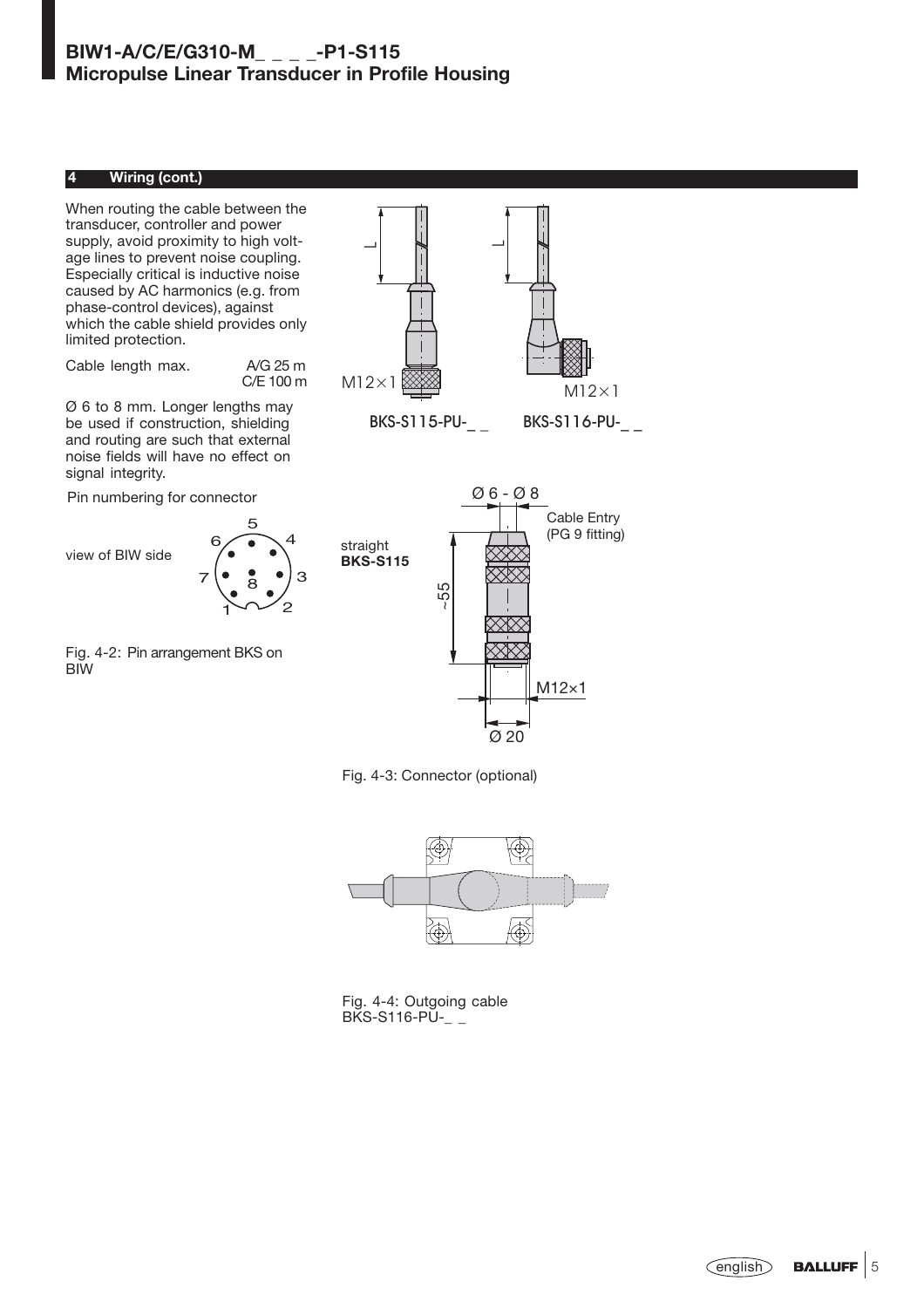## **5 Startup**

### **5.1 Check connections**

Although the connections are polarity reversal protected, components can be damaged by improper connections and overvoltage. Before you apply power, check the connections carefully.

## **5.2 Turning on the system**

Note that the system may execute uncontrolled movements when first turned on or when the transducer is part of a closed-loop system whose parameters have not yet been set. Therefore make sure that no hazards could result from these situations.

### **5.3 Check output values**

After replacing or repairing a transducer, it is advisable to verify the values for the start and end position of the sliding rod in manual mode.

#### **5.4 Check functionality**

The functionality of the transducer system and all its associated components should be regularly checked and recorded.

### **5.5 Fault conditions**

When there is evidence that the transducer system is not operating properly, it should be taken out of service and quarded against unauthorized use.

## **6 Versions (indicated on part label)**

|          | Supply voltage $3 = DC 24$ V potential isolated<br>$E$ Electr. connection: with connector S115                                                                                                                 |
|----------|----------------------------------------------------------------------------------------------------------------------------------------------------------------------------------------------------------------|
| Type:    | BIW1-A310-M0450-P1-S115<br>Micropulse<br>Transducer<br>Profile form factor<br>Nom. length (4digits): $M =$ metric in mm<br>Interface: $A = 0+10$ V<br>$C = 020$ mA<br>Linear<br>$E = 420$ mA<br>$G = -10+10$ V |
| Ordering |                                                                                                                                                                                                                |

code: **BIW\_ \_ \_ \_**

## **6.1 Included in shipment**

Transducer with condensed guide and 2 mounting brackets.

## **6.2 Available lengths**

The following nominal stroke lengths are available:

0075, 0100, 0130, 0150, 0175, 0225, 260, 0300, 0360, 0375, 0400, 0450, 0500, 0600, 0650, 0750

Other stroke lengths on request.

#### **6.3 Accessories** (optional)

| Connectors   | $\blacktriangleright$ Fig. 4-3 |
|--------------|--------------------------------|
| straight:    | <b>BKS-S115-PU-</b>            |
| right angle: | <b>BKS-S116-PU-</b>            |